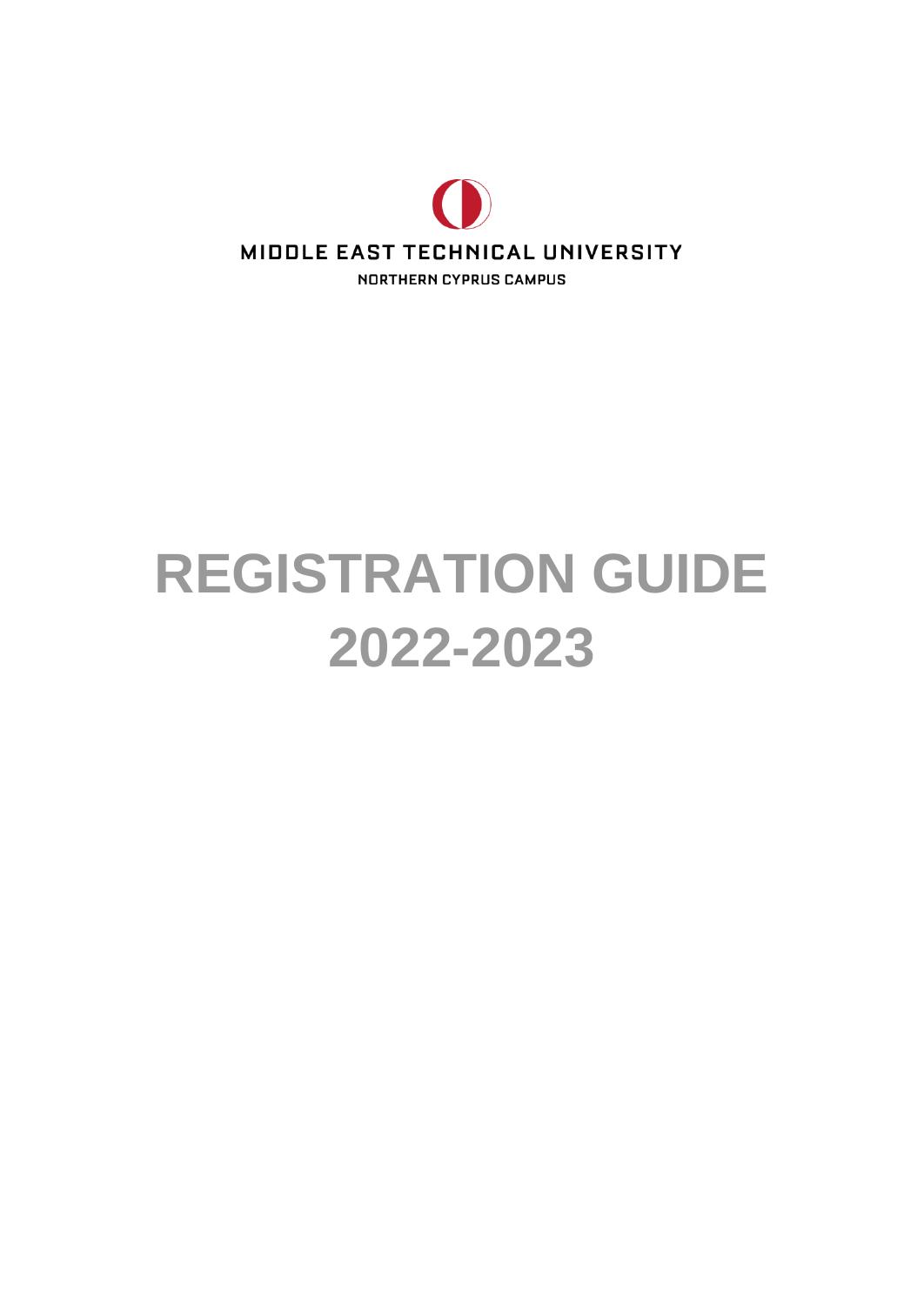| <b>President's Message</b>                                                                                                        | 3              |
|-----------------------------------------------------------------------------------------------------------------------------------|----------------|
| <b>Campus President's Message</b>                                                                                                 | 4              |
| <b>Steps to Reach and Settle Down at METU NCC</b>                                                                                 | 5              |
| <b>Turkish Transit Visa</b>                                                                                                       | 5              |
| How to Travel to Northern Cyprus and METU NCC                                                                                     | 5              |
| When You Reach the Campus                                                                                                         | 5              |
| How and When to Apply to METU NCC Dormitories                                                                                     | 5              |
| Documents you need for dormitory registration                                                                                     | 5              |
| <b>Registration</b>                                                                                                               | 6              |
| Documents you need for registration                                                                                               | 6              |
| Students with incomplete registration documents                                                                                   | 6              |
| Students who would like to be exempted from certain courses                                                                       | 6              |
| <b>Health Insurance</b>                                                                                                           | 6              |
| <b>Residence Permit</b>                                                                                                           | 7              |
| <b>English Examinations</b>                                                                                                       | $\overline{7}$ |
| For those coming from a non english speaking country                                                                              | $\overline{7}$ |
| For those coming from an english speaking country / those holding a high school<br>diploma from an english speaking country       | 9              |
| <b>CNG 100 Exemption Examination</b>                                                                                              | 11             |
| Is it possible to be exempt from CNG 100?                                                                                         | 11             |
| Who can take the CNG 100 exemption exam?                                                                                          | 11             |
| How to register for the CNG 100 exemption exam?                                                                                   | 11             |
| What should you do if you are not successful in the CNG 100 exemption exam?                                                       | 11             |
| How to register CNG 100?                                                                                                          | 11             |
| Evaluation in CNG 100 course                                                                                                      | 11             |
| <b>Orientation</b>                                                                                                                | 122            |
| Online orientation program is currently running. It is crucial that all newcomers attend<br>the organized orientation activities. | 12             |
| What is the Orientation Program?                                                                                                  | 12             |
| <b>Orientation Leadership Project</b>                                                                                             | 12             |
| <b>Registration to Courses</b>                                                                                                    | 12             |
| <b>Starting Date for Courses</b>                                                                                                  | 133            |
| Appendix A: Code of Ethics, Attendance, Conduct of Disciplinary Rules                                                             | 14             |
| <b>METU Northern Cyprus Campus Code of Ethics</b>                                                                                 | 14             |
| Attendance                                                                                                                        | 144            |
| <b>Conduct of Disciplinary Rules</b>                                                                                              | 144            |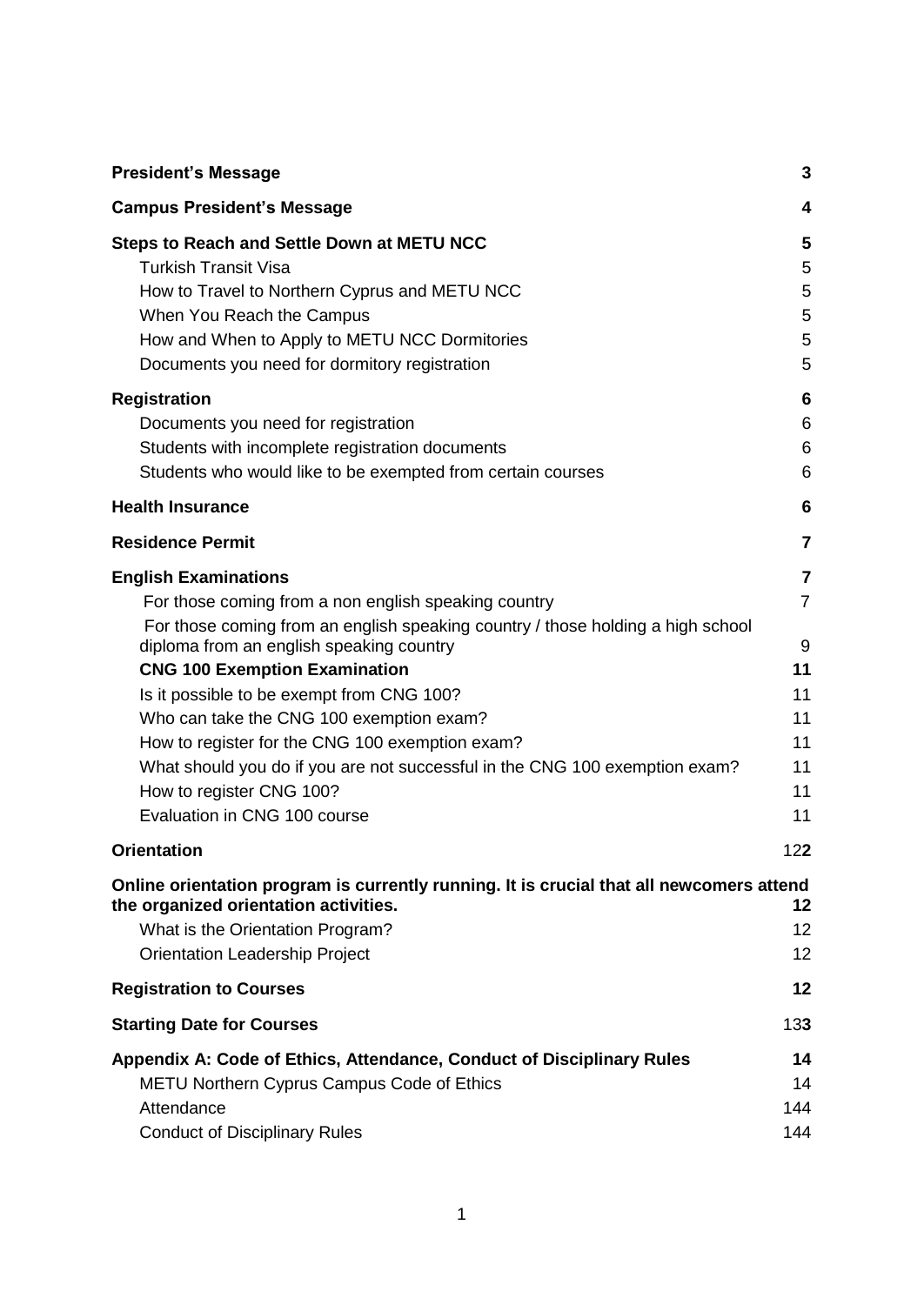| Appendix B: Content of the CNG 100 Course                   | 154                           |
|-------------------------------------------------------------|-------------------------------|
| Hardware                                                    | 154                           |
| Information Resources                                       | 154                           |
| Ethics                                                      | 154                           |
| Document Processing                                         | 155                           |
| <b>Electronic Presentations</b>                             | 155                           |
| Data Analysis and Spreadsheets                              | 165                           |
| Appendix C: Details on educational information new students | 165                           |
| GPC 100 "First Year on Campus Seminar"                      | 165                           |
| <b>MAT 100 Pre-Calculus Course</b>                          | 176                           |
| <b>Appendix D: Program and Course Codes</b>                 | 187                           |
| <b>IMPORTANT NOTES</b>                                      | Error! Bookmark not defined.8 |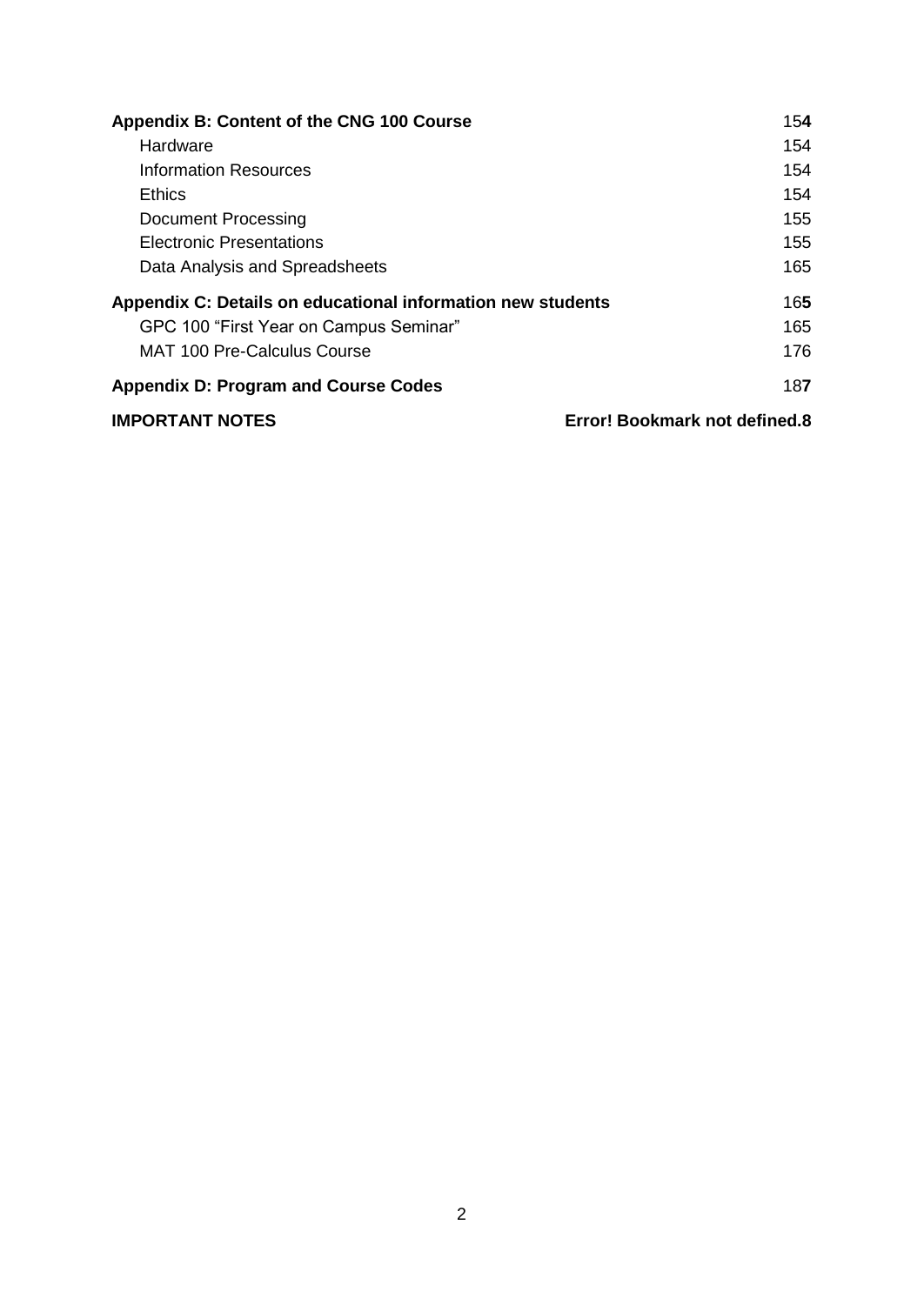# President's Message

Dear Students,

We would like to congratulate you upon your years-long efforts that paved the way for your study at METU, a university where most talented students will learn from the best academics and most inspiring professors who are leaders in their fields both within Turkey and around the world. Your education at METU covers a broad range of activities associated with science, art, sports and culture that will enhance your personal development. We encourage our students to participate in seminars, concerts, plays, movies, talks, a diverse array of social and intellectual activities that will be held throughout the year across the Campus so that they develop as individuals who have the capability to acquire sophisticated skills from the very beginning of their studies.

METU is a university where researchers pull out all the stops to produce new knowledge, translate research knowledge into practice and disseminate knowledge. It is a university committed to educating individuals who are concerned about and seek right solutions to issues on the national and global agenda; and who think freely and voice their thoughts and opinions freely. METU is a place where the enthusiasm and ideals of young people are nurtured and the possessors find opportunities that allow them to apply their ideals to life. Our campus is situated amongst trees and greenery in an area that used to be called 'Central Anatolian steppe". This beautiful forest was created by members of the METU community, who had a heartfelt commitment to the attributes that characterise METU's overall university culture.

METU occupies a privileged place in higher education. Its secret to success lies in innovative technologies integrated with its existing infrastructure, and with the University's core activities of research and education. The engine driving METU's success is its interdisciplinary approach to the core, embedded throughout the culture of the University, that promotes cross disciplinary interactions that provide exposure to new knowledge and offer new perspectives. Its approach to learning that promotes 'learning from one another, through collaboration' is another key to METU's success.

Online Orientation Program is being held to support you during your adaptation process to your new life at METU. A range of events, organized by the University, will be taking place to provide an opportunity for you to familiarize yourselves with the Campus, get acquainted with others and make new friends. These events will also give the newcomers another opportunity to meet the University's administration and faculty, as well as offering a wealth of information about student resources, campus life and academic process. I truly hope that you will keep your enthusiasm alive when adjusting to the new environment and throughout your four years of study. I also hope that you will actively participate in and fully benefit from the opportunities and educational programs offered at METU. It is only through enthusiasm and passion that you will contribute to the scientific and social wealth of METU.

Welcome, new METU students!

I wish you good health, success and happiness...

Prof. Dr. Mustafa Verşan KÖK

METU President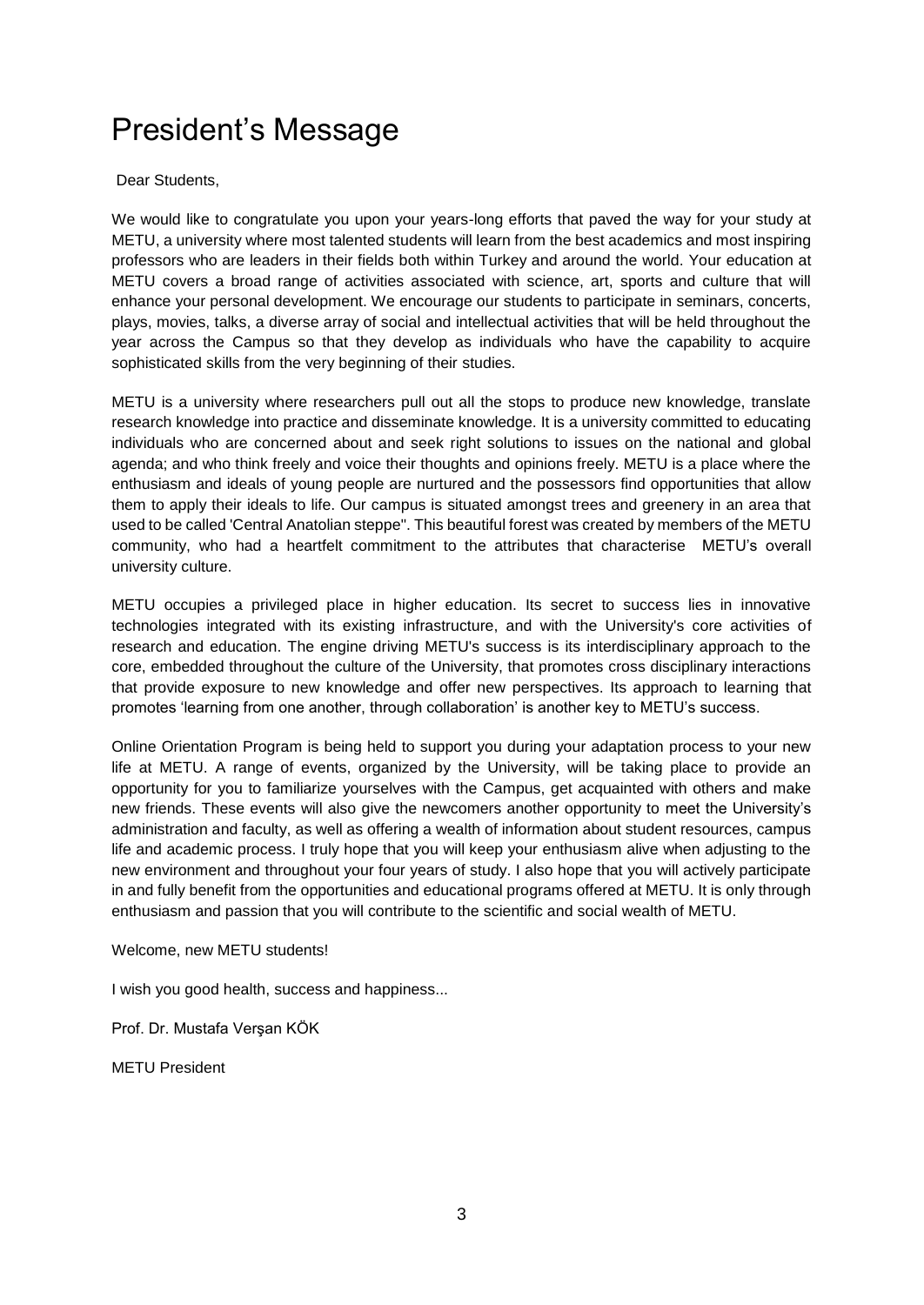# Campus President's Message

To our new International Students,

Welcome to the METU community. We wish you success in your studies here.

Middle East Technical University Northern Cyprus Campus (METU NCC) was established as a result of an invitation conveyed to METU in the year 2000 by the Government of the Republic of Turkey and the Turkish Republic of Northern Cyprus. It is a major higher education project financed by the Republic of Turkey and serves not only the Turkish students but also the international community. METU NCC enjoys full academic and administrative support from METU in Ankara.

Our graduates are entitled to receive the METU diploma undersigned by the METU President and enjoy the worldwide recognition and prestige of the METU diploma in job markets and graduate admissions. METU took the top spot across Turkey in the Research Universities Performance Monitoring Index Rankings 2020 based on a broad range of strengths, for the fourth year in a row, and continued to hold the place of the best university by being ranked the first in the list of TÜBİTAK's Entrepreneurial and Innovative University Index 2021, for the second successive years. On a global scale, METU was ranked first among all universities in Turkey in the list of QS EECA Rankings 2022 that includes top universities in Emerging Europe and Central Asia. We believe this has much to do with the great accomplishments of our now over 140.000 alumni from more than 57 countries all over the world. METU NCC provides an excellent learning environment for all undergraduate and graduate students. Our academic staff includes colleagues coming from 14 different countries, and they all received their PhD degrees from the leading universities in the world. Currently, our student to faculty ratio is 20, and the average classroom size is only 19. The faculty are deeply engaged in undergraduate teaching, and they are always available to students outside the classroom as well. In other words, we provide personalized education to our students. The emphasis on close student-faculty interaction, when considered together with the academic qualifications of our faculty, clearly puts METU NCC in a very favourable position not only in Turkey and TRNC but also among the universities worldwide.

METU Northern Cyprus Campus, the first overseas campus of a Turkish University, is especially keen to develop a truly international profile of both the academic staff and the student body. We have students from 57 countries all around the world.

Like everywhere in the world, the 2020-2021 academic year was a challenge for METU NCC. At the start of the 2021-2022 academic year, the COVID-19 pandemic continued to cause massive disruptions to universities. Generally, however, our university acted in an efficient manner during an extraordinary year framed by a global pandemic and strict measures designed to prevent the spread of COVID-19. We found new ways to connect, stay connected and take care of our campus community from a distance, to address immediate needs to ensure student success. In addition, we collaborated with the national public health institutes to pool resources and to help the greater community cope with the new realities society faces. And all these efforts have facilitated much of our COVID-19 response. In a similar vein, our students and staff demonstrated great innovation and creativity as traditional classes have shifted to online hybrid environments.

This brochure gives information about registration, English language requirements and other procedures required of international students at METU Northern Cyprus Campus.

Prof. Dr. Mehmet T. Zeyrek

Campus President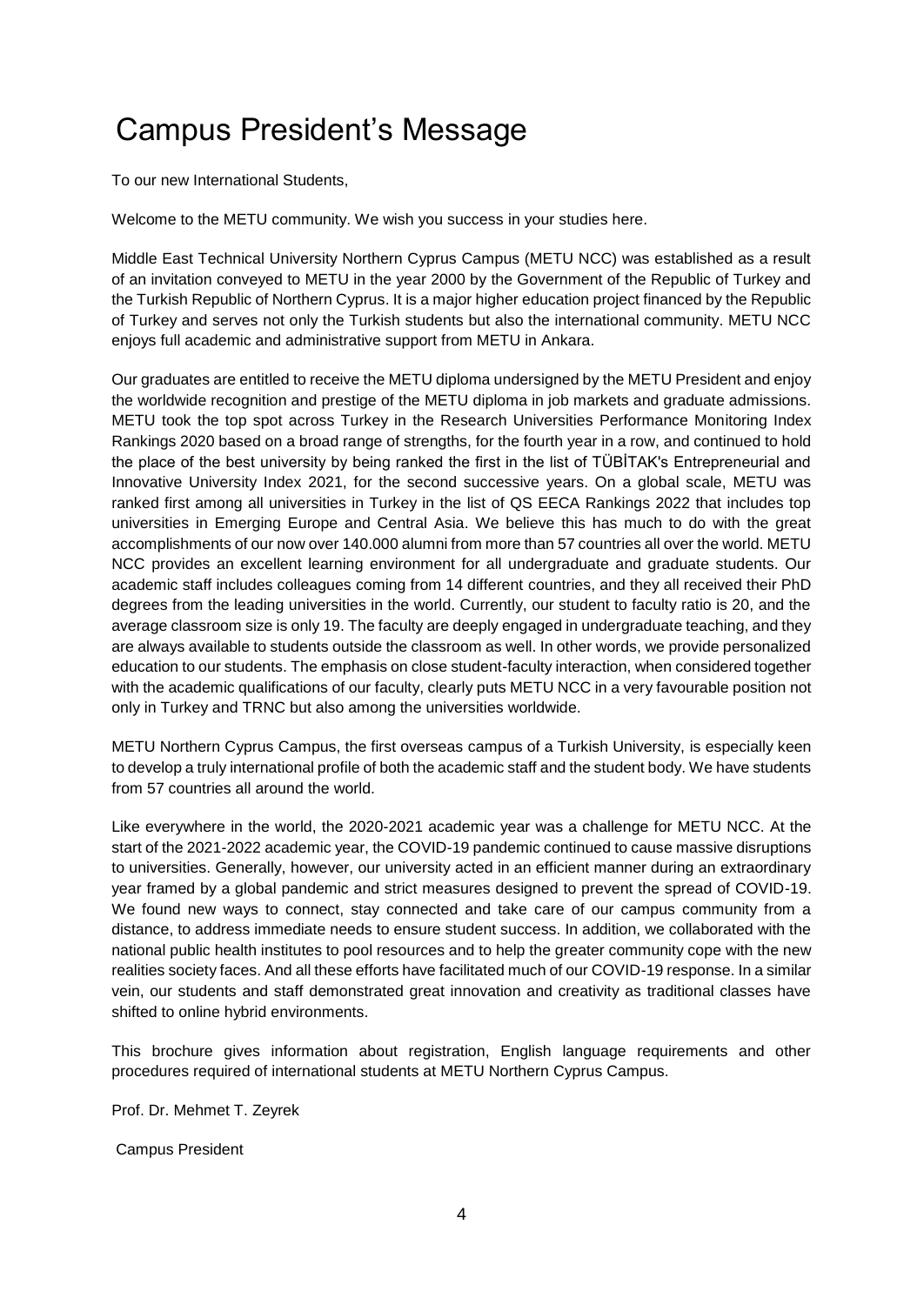# <span id="page-5-0"></span>Steps to Reach and Settle Down at METU NCC

### <span id="page-5-1"></span>Turkish Transit Visa

We would like to remind you that all flights to Northern Cyprus via Turkey. Therefore, depending upon your nationality, you may need a TRANSIT VISA of the Republic of Turkey. You may contact the nearest Turkish Embassy/Consulate [\(http://www.mfa.gov.tr\)](http://www.mfa.gov.tr/) to get advice on the TRANSIT VISA requirements, and complete VISA formalities by presenting the letter of acceptance issued by the university.

We strongly recommend that you get your plane tickets from Turkish Airlines due to the direct connection possibilities with Ercan Airport.

### <span id="page-5-2"></span>How to Travel to Northern Cyprus and METU NCC

In order to find detailed information on how to reach North Cyprus by air or by sea please refer to the following website:

#### <http://ncc.metu.edu.tr/campus-life/transportation>

Transportation from Ercan Airport to Campus is provided by KIBHAS bus services. Ticket price is approximately 6 USD (85 TL). Schedule of this bus service is provided at the above given website. As an alternative, taxis are available at the airport and Kyrenia and Famagusta harbors (it is approximately 60\$). From the airport and Kyrenia harbor, the travel time to campus is 1.5 hours approximately, from the Famagusta harbor approximately two hours. For airport pick reservation please fill on-line application form. Airport pickup form will be available from 01 August 2022.

#### <http://oryantasyon.ncc.metu.edu.tr/karsilama/>

Students arriving to Ercan airport will be greeted and guided by the Orientation Team Leaders. We strongly recommend you to arrive the Campus between September  $15<sup>th</sup>$  - September  $18<sup>th</sup>$ , due to the pickup service for new students.

### <span id="page-5-3"></span>When You Reach the Campus

Upon arrival at the campus, you will be allocated a room in METU NCC dormitories. New students are not obliged to stay at METU NCC dormitories (alternative renting options are available in Kalkanlı and Güzelyurt); however, freshmen are strongly recommended to stay on campus during their first year for convenience.

### <span id="page-5-4"></span>METU NCC Dormitories

The dorm will be opened on September 9th 2022.

Documents you need for dormitory registration

- 2 passport type pictures
- Vaccination Certificate

You can reach detailed information about the Dormitories from the following link: <https://ncc.metu.edu.tr/accommodation/dorm-and-room-options>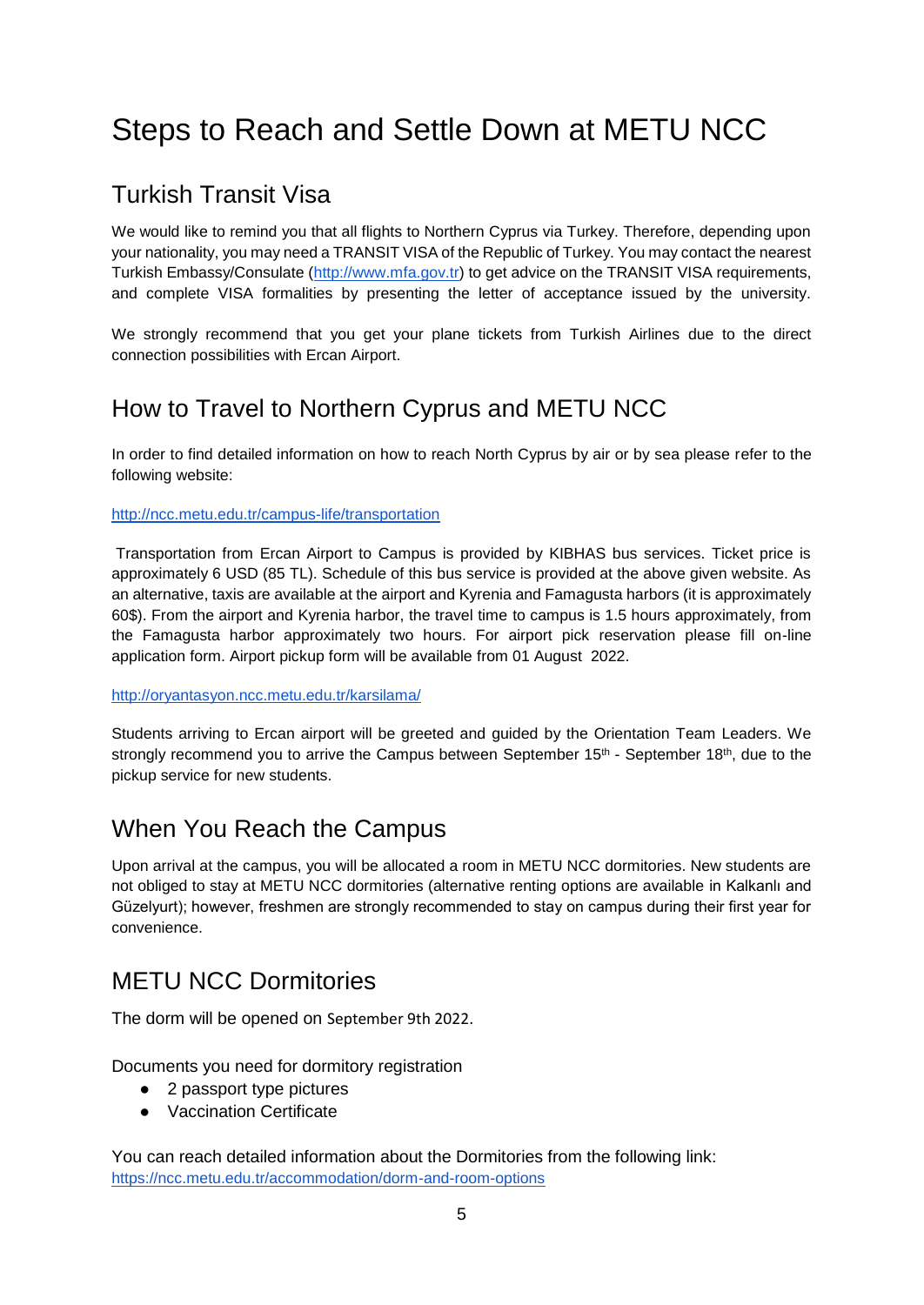# **Registration**

The document registration process will be online. Students should fill the document registration form and upload the form to the [application system](https://apply.ncc.metu.edu.tr/) on **September 19th, 2022**.The form will be sent to your email address that you stated during your application. In order to complete document registration students should submit the original documents to the Registrar's Office. Students will also be informed about details to submit original certificates. After completing your document registration, you will be able to receive a student certificate as PDF.

### <span id="page-6-0"></span>Documents you need for registration\*

- Original High School Diploma and Transcript attested by Turkish Embassy
- Original Exam Result Documents
- IELTS / TOEFL / PTE Academic original reports (if available)
- Equivalence Letter (A letter certifying that your High School Diploma is equivalent to a Turkish High School Diploma). This document can be obtained from the Turkish Embassy in your country, from the Ministry of Education in Ankara-Turkey or from the Ministry of Education in Lefkoşa (Nicosia)/ Northern Cyprus. In order to apply for this letter, you should submit your original high school diploma as well as its Turkish translation and your transcript showing all the courses you have taken during your high school education.
- Photocopies of your passport pages containing identification information.
- Passport Size Photos: 4 (4.5cm x 6cm size) photos taken within the last 6 months.

\*We would like to inform you that it is compulsory to bring your original high school diploma and certificates to be able to enter TRNC.

### Students with incomplete registration documents

Registration is only possible if you submit all required documents. If your registration documents are not complete, you need to bring the missing documents until the deadline.

### <span id="page-6-1"></span>Students who would like to be exempted from certain courses

Students who have already taken certain courses from METU, METU-NCC or another equivalent university may apply to be exempted from these courses if they pass the English Proficiency requirements.

# <span id="page-6-2"></span>Health Insurance

The Campus has a Medical Center for the primary healthcare of students. The cost of medical treatment and hospitalization in the Turkish Republic of Northern Cyprus increased considerably in recent years. Intensive examinations and simple operations may cost several thousand dollars. Therefore, it is obligatory to enroll in the Health Insurance System of the Turkish Republic of Northern Cyprus, especially for the cases that cannot be handled at the Campus Medical Center. This health insurance covers clinical examination, total medical treatment in case of operations or hospitalization and dental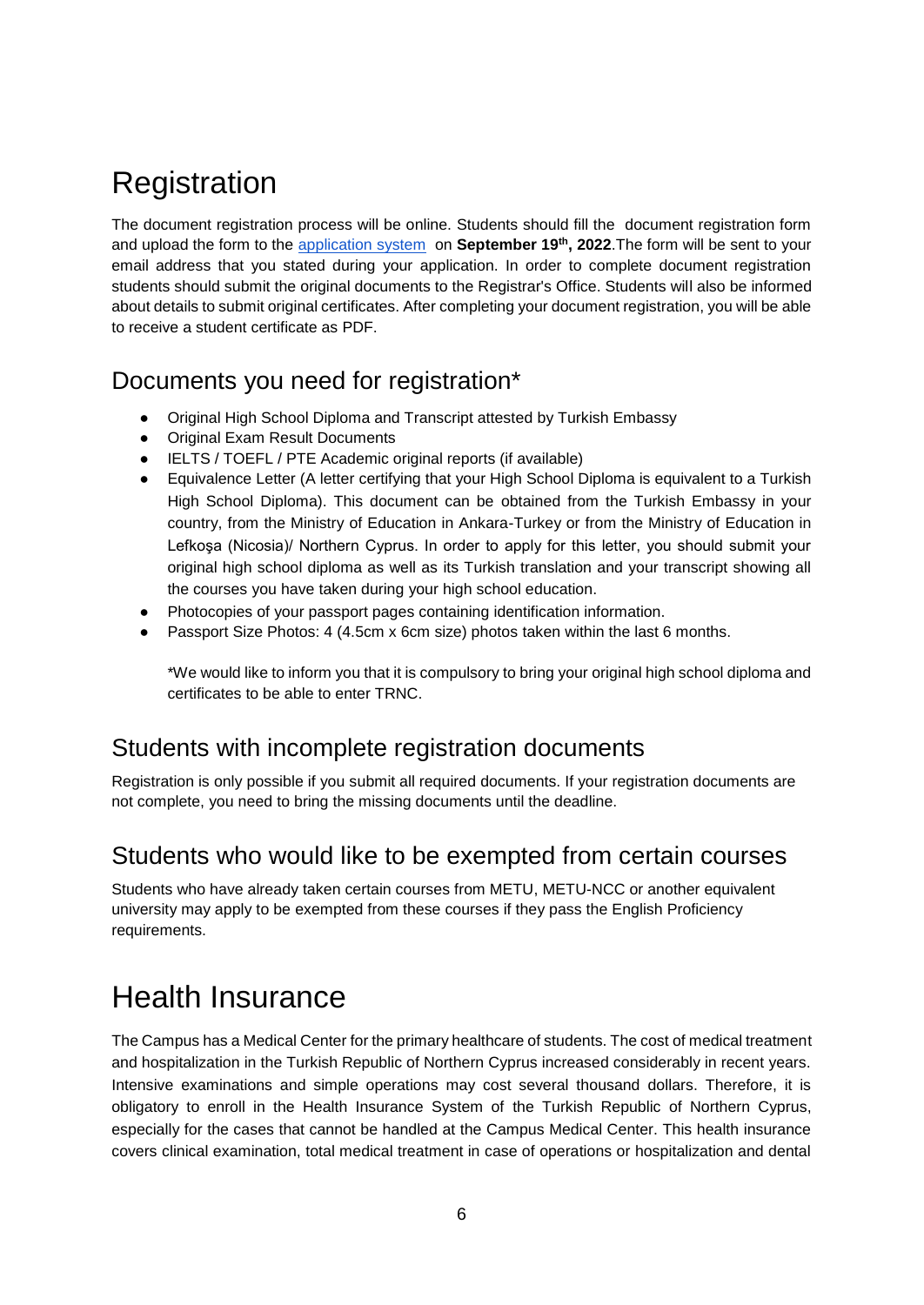operations such as tooth removal or filling. You should purchase one by paying the necessary fee before registration.

# <span id="page-7-0"></span>Residence Permit

After arriving at TRNC, you have to acquire your "Student Residence Permit" in one-month time (the announcement will be made to let you know when and where to apply. Obtaining a Student Residence Permit is mandatory by law for all students studying at TRNC. Once you compete in campus registration you should visit [https://permissions.gov.ct.tr](https://permissions.gov.ct.tr/signup) for your Resident Permit Application. If you have any questions regarding procedure you should contact the Student Satisfaction Office(nccsso@metu.edu.tr) on campus

<span id="page-7-1"></span>Failure to obtain a Student Residence Permit may result in deportation from the island eventually.

# English Examinations

#### <span id="page-7-2"></span>**FOR THOSE COMING FROM A NON ENGLISH SPEAKING COUNTRY**

The medium of instruction at METU NCC is English. You need to be proficient in English to begin your undergraduate program. All students are to take the English Proficiency Exam if they:

- are not nationals of English-speaking countries,
- do not hold a valid TOEFL, IELTS or PTE Academic exam result (**Please note that scores are valid for two years only!)**,
- have not attended and graduated from English-medium secondary education institutions in an English-speaking country.

#### **What steps do I need to follow?**

If you are yet to complete your English Proficiency requirement (those who do not hold a valid international exam score, such as TOEFL, IELTS or PTE Academic) please follow the steps below:

#### **Step 1: Take the English Proficiency Exam, September 20th, 2022, 10.00 am (TRNC Local Time): (Face to Face Exam)**

The exam will be administered in the P building. You must have an ID with a recent photo (ID card, driver's license or passport). Also, you must bring a pencil and an eraser with you. You must be at the exam hall **at 9.15 the latest**. You will be sent an email **prior to the exam**.

#### **Step 2: Check English Proficiency Exam Results:**

Results will be available by September 22nd, 2022 at <https://student.metu.edu.tr/>

#### **Step 3: Objecting to exam scores:**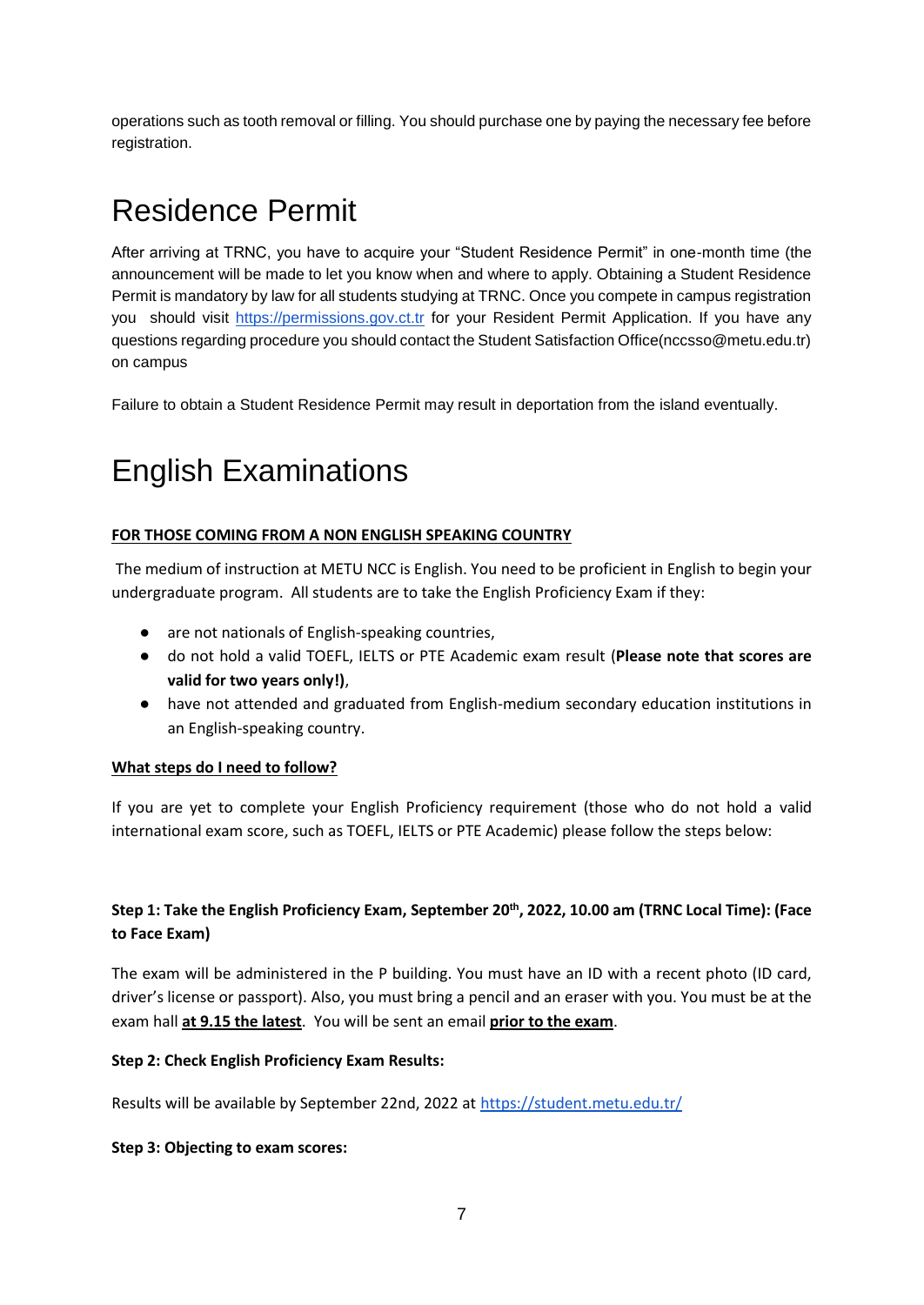You can only object to the "writing" part. You can object to your score by September, 23, 2022 14:00 p.m. You must fill in an online petition form (log into METU NCC intranet with your METU credentials. Then go to "REQUESTS" and then "STUDENT FORMS". Fill in the "EPE REASSESSMENT FORM" and submit it. If you have problems logging into the intranet, then you may collect a student petition form from the SFL department secretary and submit your petition to Cemaliye İzdag, SFL department secretary.)

#### **Step 4: Take the English Placement Exam September 26th, 2022, 09:00 a.m. (TRNC Local Time) if you do not have a passing score (Online Exam):**

You will have access to the exam as of September 26, 2022, 09:00 am (TRNC Local Time).

#### **What is the passing score for the English Proficieny Exam?**

The passing score is 59.5 out of 100 (69.5 for Teaching English as a Foreign Language Program, 64.5 for Business Administration SUNY Joint Program). If your score is between 49.5-59 (both scores included), you will be placed in the English Preparatory School for one semester.

#### **What are the contents of the English Proficiency Exam?**

The exam comprises four parts: Listening, Reading, Vocabulary and Writing. For further details please visit <https://epe.metu.edu.tr/epe-booklet.pdf>

#### **Can I get exempted from the English Proficiency Exam?**

Minimum scores required for obtaining exemption from the English Language Preparatory Program are: TOEFL IBT: 75, IELTS: 6.0 (overall band), PTE Academic: 55. These exam results **are valid for two years** from the exam date. Please note that TEFL Program and Business Administration SUNY Joint Program require higher scores. You will find more information on acceptable examinations and equivalent scores on our webpage:

#### <http://ncc.metu.edu.tr/sfl/general-information-about-epe/>

The exam results must be submitted to the Registrar's Office during document registration.

#### **Should I take the Placement Exam?**

Students who fail the English Proficiency Exam will study in the Preparatory Program. Once you receive your English Proficiency Exam result, check your score. If it is below 59.5, you will have to take the English Placement Exam. There are different proficiency levels (e.g. Beginner, Intermediate) in the Preparatory Program. To be able to be placed in the right level, you need to take this exam.

#### You should take Placement Exam if you:

- do not hold a valid TOEFL, IELTS or PTE Academic exam result **(Please note that scores are valid for two years only!)**,
- are not nationals of English-speaking countries.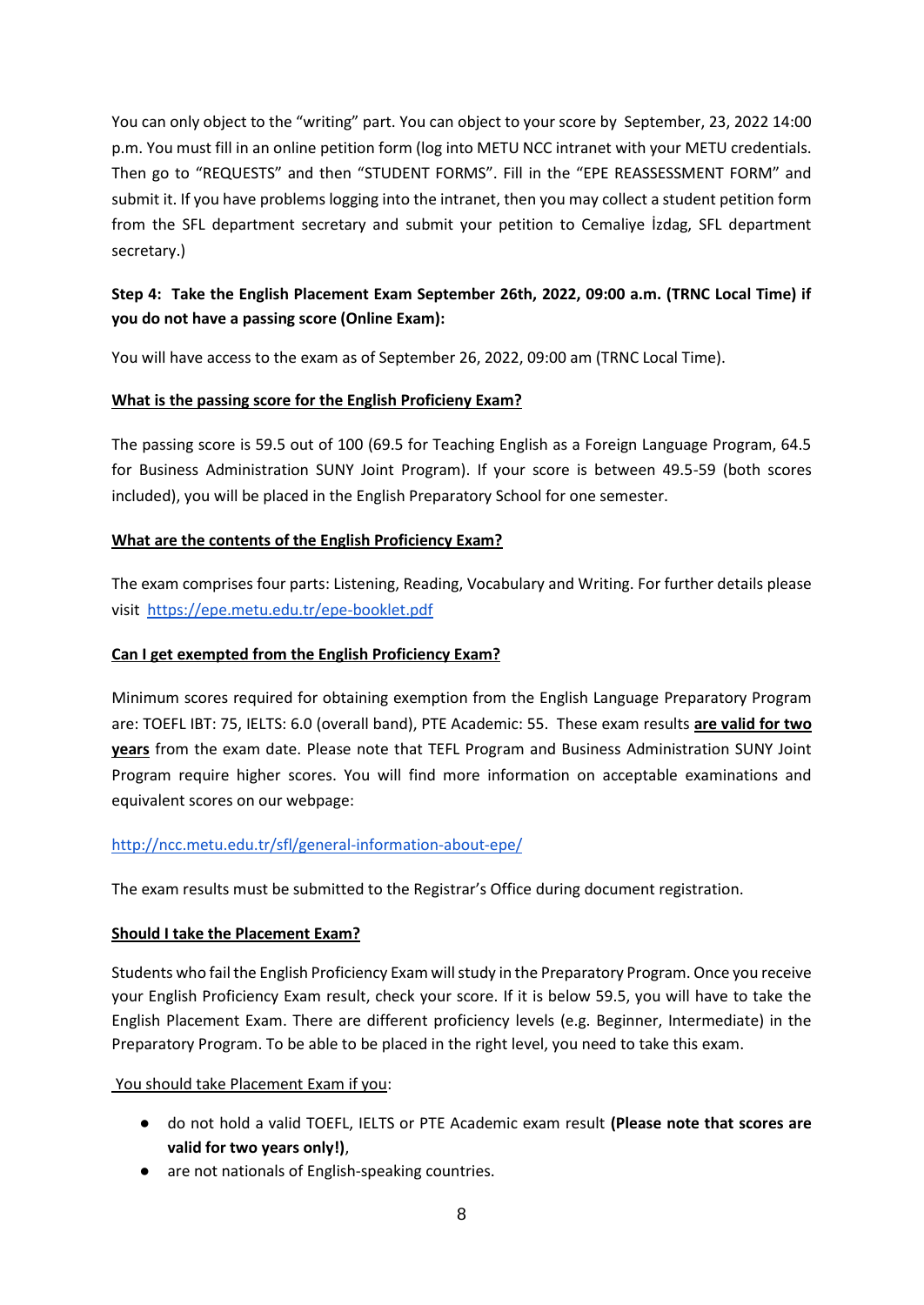● have not attended and graduated from English-medium secondary education institutions in an English-speaking country.

#### <span id="page-9-0"></span>**FOR THOSE COMING FROM AN ENGLISH SPEAKING COUNTRY / HOLDING A HIGH SCHOOL DIPLOMA FROM AN ENGLISH SPEAKING COUNTRY**

#### **ENGL 101 Exemption Exam: (September, 20, 2022 10:00 a.m. (TRNC Local Time)**

#### **What is ENGL 101?**

ENGL 101, Development of Reading and Writing Skills I, is a 4-credit must course for all first-year students (except for those studying at the Teaching English as a Foreign Language Program) starting their undergraduate programs.

#### **Do I have to take ENGL 101 exemption exam?**

No. ENGL 101 Exemption Exam **is not compulsory** ! Students who are not willing to take the exam, can take the ENGL 101 course in the first semester of their first year.

#### **Who can take the ENG 101 exemption exam?**

If you are coming from a country where English is considered an official language or if you have a valid high school diploma from an English speaking country, **you can** take the ENGL 101 Exemption Exam.

#### **What are the contents of the ENG 101 exemption exam?**

You will be sent an email (both metu and the email recorded in the system) regarding the details of the test.

#### **How will I take the ENG 101 exemption exam?**

The exam will be online. You will be sent an email (both metu and the email recorded in the system) regarding the details of the test.

#### **YOU CAN ONLY ACCESS THE EXAM WITH YOUR METU CREDENTIALS, SO PLEASE MAKE SURE TO ACTIVATE YOUR METU EMAIL ADDRESS PRIOR TO THE EXAM**.

#### **How will I learn the results of the ENG 101 exemption exam?**

Results will be sent as an email (both metu and the email recorded in the system).

#### **What is the score for ENGL 101 exemption?**

The corresponding grade from one of the equivalent examinations (TOEFL, IELTS or PTE Academic) is also valid for exemptions with a grade of AA. Further details are available at[:](https://ncc.metu.edu.tr/sfl/general-information-about-epe) <https://ncc.metu.edu.tr/sfl/general-information-about-epe>**.**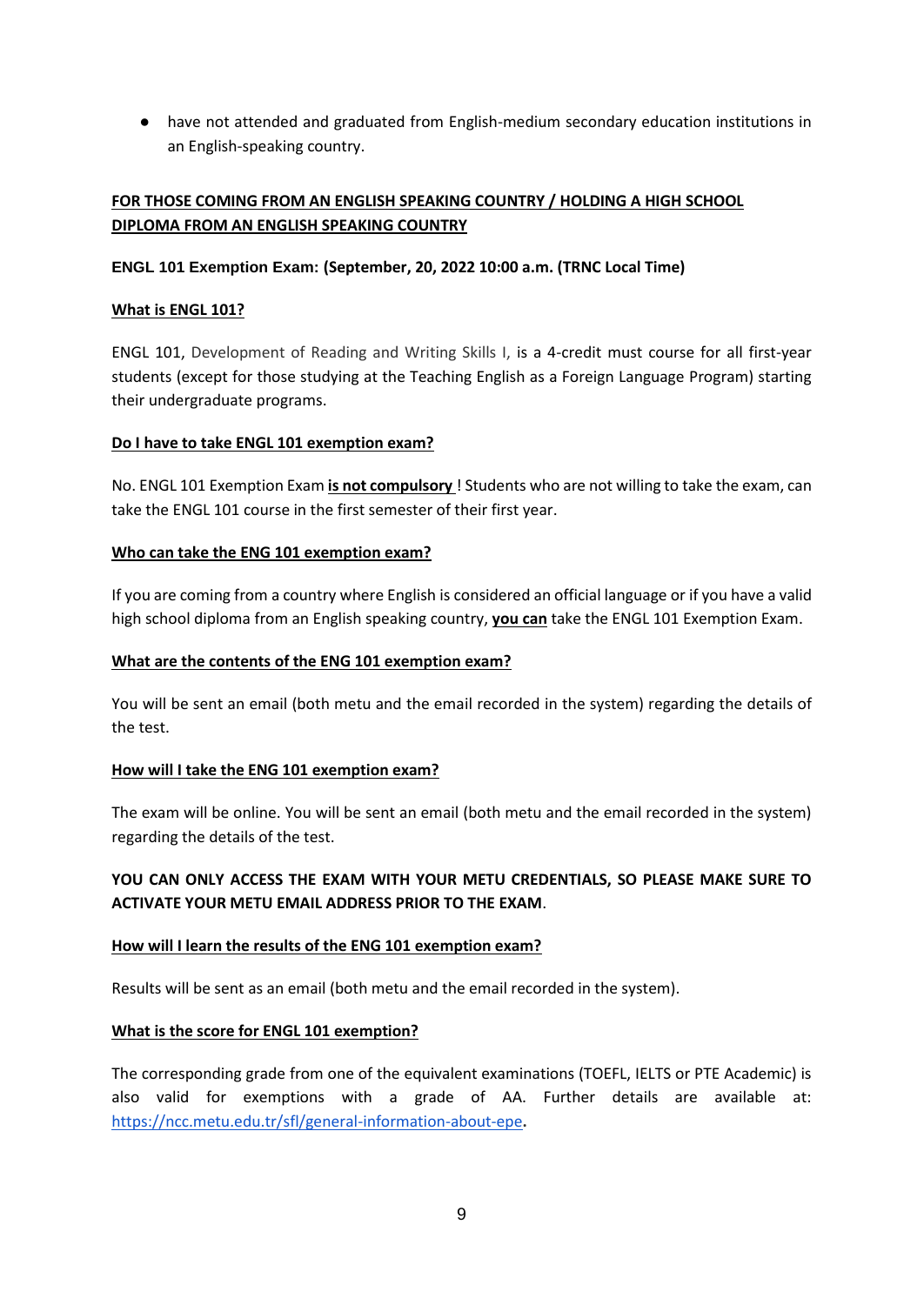#### **Summary of Exam Requirements for Possible Cases**

<span id="page-10-0"></span>

| Cases                                                                                                                                                                                                                                                                                                                                                               | Placement   EPE |              | <b>ENGL 101</b><br><b>Exemption</b><br>Exam | <b>Explanations</b>                                                                                                                                                                                                                                                                                               |
|---------------------------------------------------------------------------------------------------------------------------------------------------------------------------------------------------------------------------------------------------------------------------------------------------------------------------------------------------------------------|-----------------|--------------|---------------------------------------------|-------------------------------------------------------------------------------------------------------------------------------------------------------------------------------------------------------------------------------------------------------------------------------------------------------------------|
| Students who:<br>are citizens of English-speaking<br>$\bullet$<br>countries<br>and have graduated from an<br>English-medium secondary<br>education institution in that<br>country (should be proven with a<br>valid document)                                                                                                                                       |                 |              | ✓                                           | Eligible to start undergraduate<br>programs<br>Can take ENGL 101 Exemption<br>Exam                                                                                                                                                                                                                                |
| Students who:<br>are citizens of English-speaking<br>$\bullet$<br>countries,<br>graduated from an English-<br>medium secondary education<br>institution in that country (should<br>be proven with a valid<br>document),<br>and have a *valid<br>IELTS/TOEFL/PTE Academic result<br>but does not meet the<br>requirements for ENGL 101<br>Exemption<br>Students who: |                 |              | $\checkmark$                                | Eligible to start undergraduate<br>programs<br>Can take ENGL 101 Exemption<br>Exam<br>*The corresponding grade from one of<br>the equivalent examinations (TOEFL,<br>IELTS or PTE Academic) is also valid for<br>exemptions with a grade of AA.<br>https://ncc.metu.edu.tr/sfl/general-<br>information-about-epe. |
| are citizens of English-speaking<br>countries,<br>BUT graduated from a<br>secondary education institution<br>whose medium of instruction is<br>not English                                                                                                                                                                                                          |                 | $\checkmark$ |                                             | Should take EPE in order to<br>start as a first-year student                                                                                                                                                                                                                                                      |
| Students who:<br>are citizens of English-speaking<br>٠<br>countries<br>BUT graduated from a secondary<br>education institution where<br>English is not the medium of<br>instruction,<br>and have a *valid<br>IELTS/TOEFL/PTE Academic result                                                                                                                        |                 |              | $\checkmark$                                | Eligible to start undergraduate<br>programs<br>can take ENGL 101 Exemption<br>Exam<br>*The corresponding grade from one of<br>the equivalent examinations (TOEFL,<br>IELTS or PTE Academic) is also valid for<br>exemptions with a grade of AA.<br>https://ncc.metu.edu.tr/sfl/general-<br>information-about-epe. |
| Students who:<br>are not citizens of English-<br>speaking countries,<br>and <b>do not</b> have a *valid<br>IELTS/TOEFL/PTE Academic result                                                                                                                                                                                                                          | $\checkmark$    | $\checkmark$ |                                             | Should take EPE in order to<br>start as a first-year student                                                                                                                                                                                                                                                      |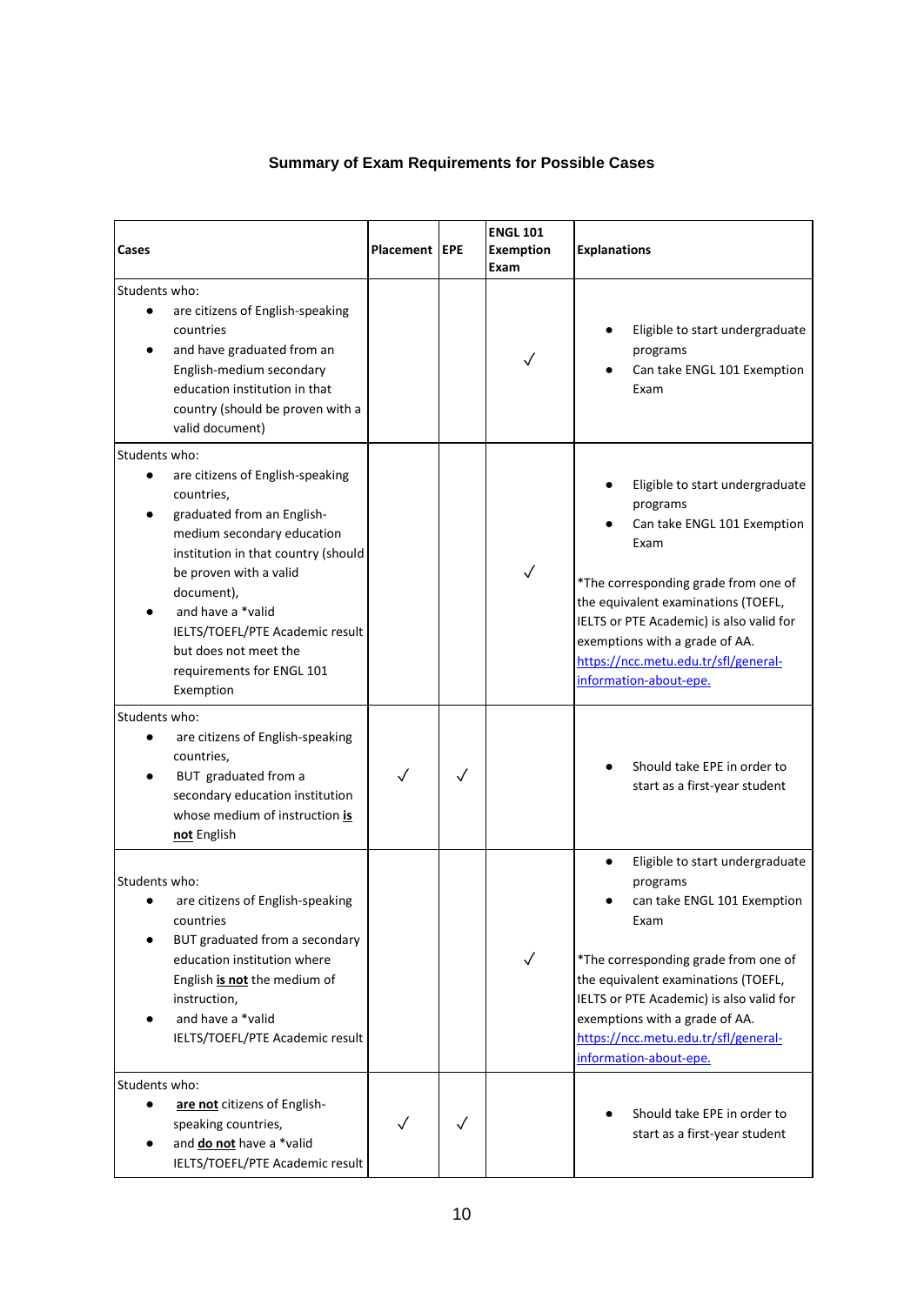| Students who:<br>are not citizens of English-<br>speaking countries,<br>and have a *valid<br>IELTS/TOEFL/PTE Academic result<br>score of 84.5 | Eligible to start undergraduate<br>programs but if they are<br>willing to be exempted from<br>ENGL 101 course, they should<br>take EPE and get a minimum |
|-----------------------------------------------------------------------------------------------------------------------------------------------|----------------------------------------------------------------------------------------------------------------------------------------------------------|
| Students who:<br>are not citizens of English-<br>speaking countries,                                                                          |                                                                                                                                                          |
| and graduated from English-<br>medium secondary education<br>institutions in a non-English<br>speaking country                                | Should take EPE in order to<br>start as a first-year student                                                                                             |
| Students who:                                                                                                                                 |                                                                                                                                                          |
| are not citizens of English-<br>speaking countries,                                                                                           | Eligible to start undergraduate                                                                                                                          |
| programs<br>BUT have graduated from                                                                                                           | can take ENGL 101 Exemption                                                                                                                              |
| English-medium secondary<br>Exam<br>education institutions in an                                                                              |                                                                                                                                                          |
| English speaking country                                                                                                                      |                                                                                                                                                          |

# CNG 100 Exemption Examination

### Is it possible to be exempt from CNG 100?

If you want to be exempted from CNG 100 you need to pass the CNG 100 Exemption Exam. If you obtain a high grade you will be exempted from CNG 100 and your grade will appear as EX on your transcript. The minimum grade for being exempted is determined by the related academic authorities.

### <span id="page-11-0"></span>Who can take the CNG 100 exemption exam?

All students who have passed the English Preparatory Program requirements can take the CNG 100 Exemption Exam. You should register for the exam before you can take it. Detailed announcements will be made at our website. Current English Preparatory Program students cannot take this exam.

### <span id="page-11-1"></span>How to register for the CNG 100 exemption exam?

You should follow your METU e-mails. Announcement for the exemption examination would be announced by the Registrar's Office after registration. Registration to the CNG 100 Exemption Examination will be an online application. You will receive an announcement email for the application process.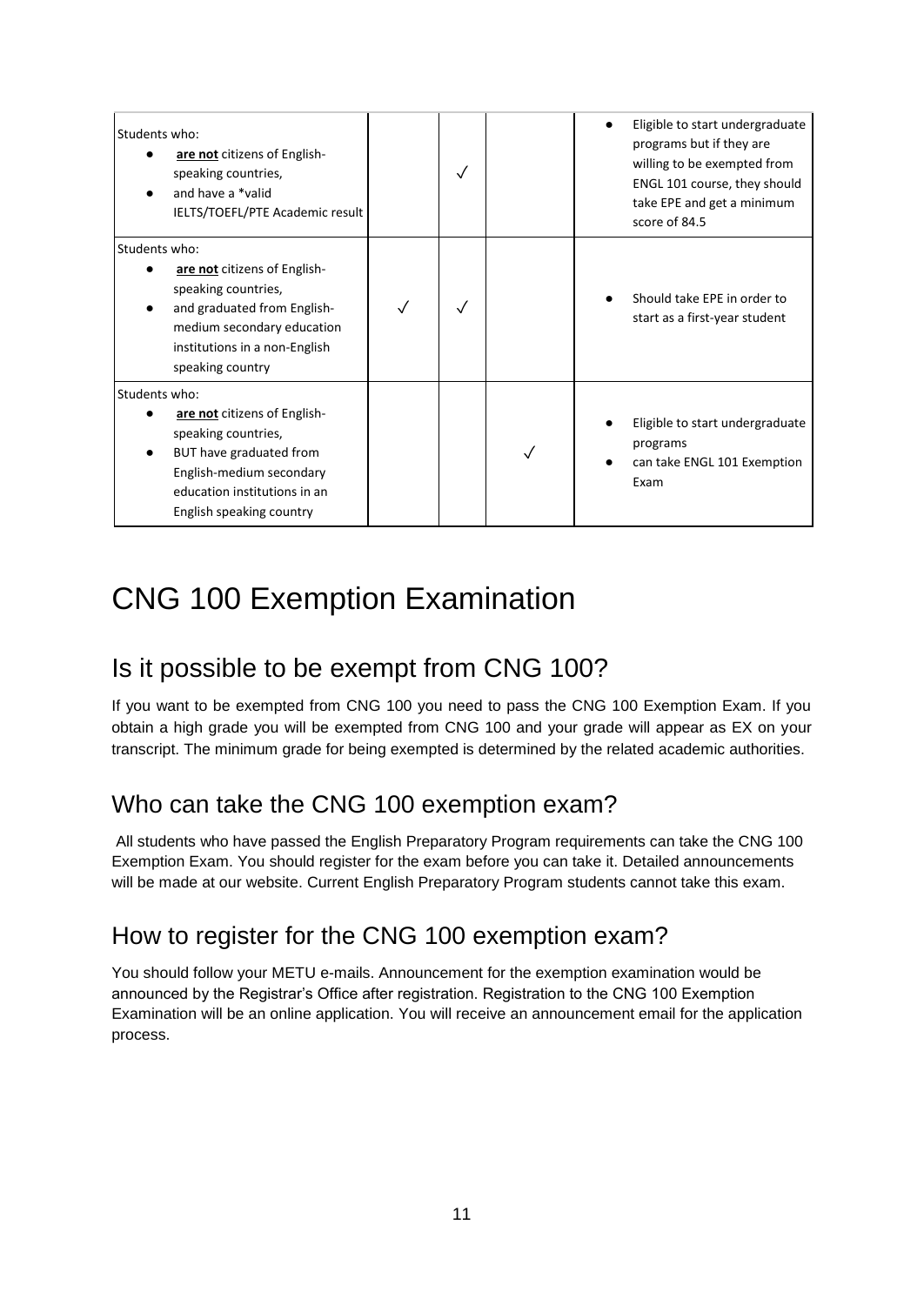### <span id="page-12-0"></span>What should you do if you are not successful in the CNG 100 exemption exam?

All students who are not successful in the CNG 100 Exemption Exam, are required to take this course. Not attending the course will lead to a NA grade. If you will not be able to attend the CNG 100 lectures you are recommended to drop this course on time.

### <span id="page-12-1"></span>How to register CNG 100?

<span id="page-12-2"></span>You should interactively register for this course by choosing the eligible section.

### Evaluation in CNG 100 course

Successful students will be given an S grade and unsatisfactory students will be given a U grade. Attendance is required. Students are given NA grades for not attending lectures for 4 or more weeks.

(For detailed information on CNG100 content please refer to Appendix B).

CNG exam will be online and you will receive an announcement regarding examination details via email.

<span id="page-12-3"></span>**Exam Date: October 1st, 2022, 09:00 am (TRNC Local Time).**

# **Orientation**

<span id="page-12-4"></span>Orientation program will be conducted in a hybrid manner. It is crucial that all newcomers attend the organized orientation activities.

### <span id="page-12-5"></span>What is the Orientation Program?

This orientation program has been prepared to familiarize you with the campus and its facilities, and support you during your adaptation process. The program will be carried out by student services units and orientation leaders, and offer you an opportunity:

- To get to know the campus and Cyprus
- To meet staff members and new friends

During the orientation program there will be informative live colloquies, videos by staff and face-toface social activities. Dates and details of the orientation program will be announced from the following page [http://ncc.metu.edu.tr/new-students.](http://ncc.metu.edu.tr/new-students) Please follo[w](http://ncc.metu.edu.tr/new-students) for details and updates. Orientation Program will take place between September 19th - October 2<sup>nd</sup>.

We are looking forward to your involvement in the orientation program!

### <span id="page-12-6"></span>**Orientation Leadership Project**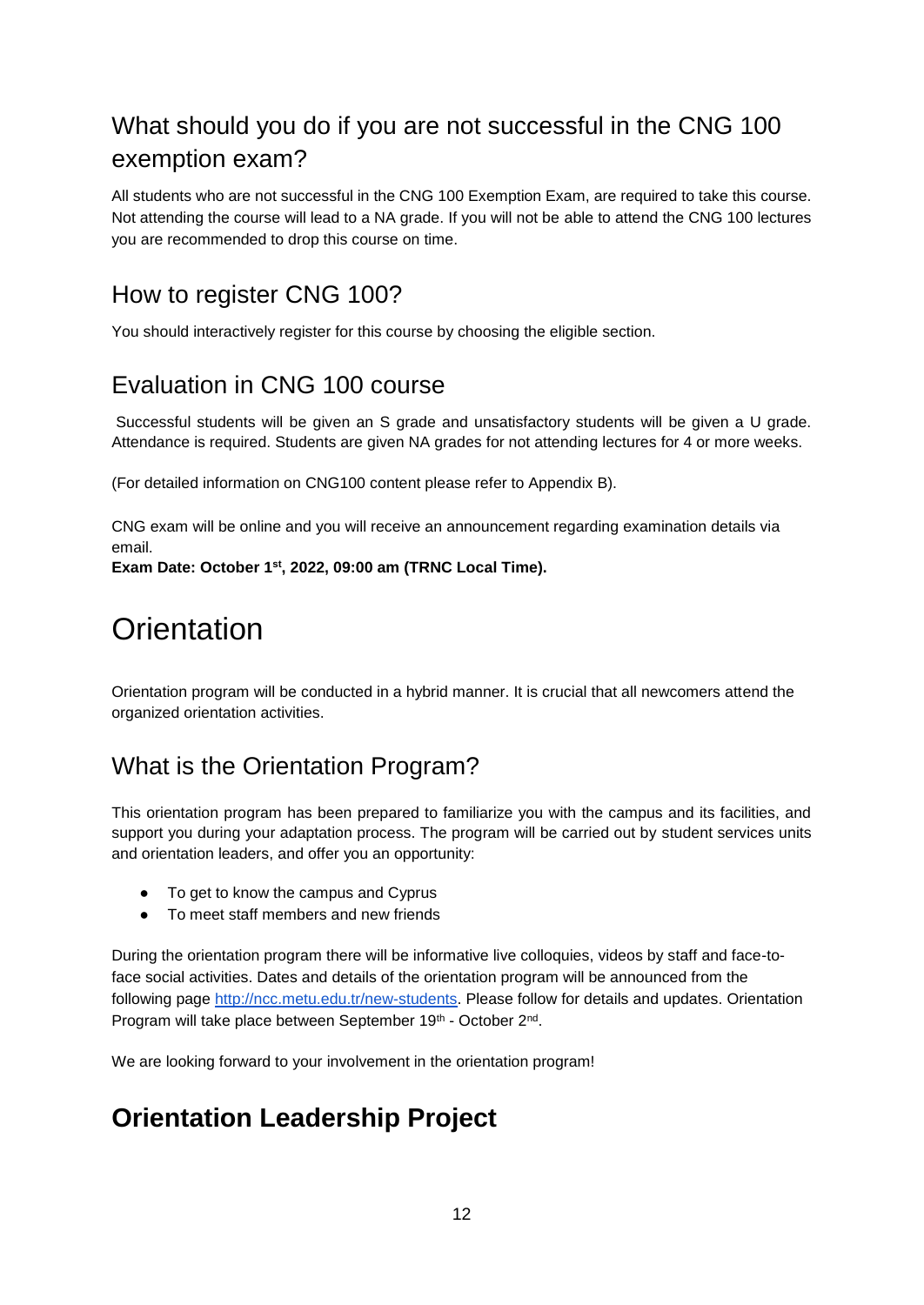The Orientation Leadership Project (OLP) has been carried out at METU NCC since the 2008-2009 Academic Year to run the orientation program effectively. The project is coordinated by Student Development and Counseling Center (SDCC) and run by orientation leaders. Orientation Leaders are undergraduate and graduate level METU NCC students who volunteered to assist you during the orientation program. These reliable senior-students will help to find answers to your questions about campus life. How to reach the leaders will be shared with you later.

## <span id="page-13-0"></span>Registration to Courses

Registration as a freshman (first year student): Students who have submitted acceptable English Proficiency examination reports like TOEFL or IELTS during registrations or students who are nationals of English-speaking countries or those who have attended and graduated from institutions of secondary education will be exempted from the Foreign Languages School or have successfully passed the English Proficiency Examination of METU NCC will be registered as a freshman.

Undergraduate students should complete their interactive registration between **September 28th and September 30th, 2022**. Since it is your first year first semester, the courses will be automatically added to your student portal. However, you should get academic advisor's approval in order to complete your course registration. Students who do not take their advisor's approvals do not complete their course registrations. You can use SAIS [\(https://oibs.metu.edu.tr\)](https://oibs.metu.edu.tr/) Program 61 to view the details of your academic advisors on **September 27th, 2022. (Semester: 20221)**

Please, check details from the webpage below before **September 28th, 2022.**

[http://oim.ncc.metu.edu.tr](http://oim.ncc.metu.edu.tr/)

<span id="page-13-1"></span>You can check [https://cet.ncc.metu.edu.tr](https://cet.ncc.metu.edu.tr/) to check course details and time tables.

# Starting Date for Courses

<span id="page-13-2"></span>The courses will commence on **October 3rd, 2022** for English Language Preparatory Program, Undergraduate Programs and for Graduate Programs.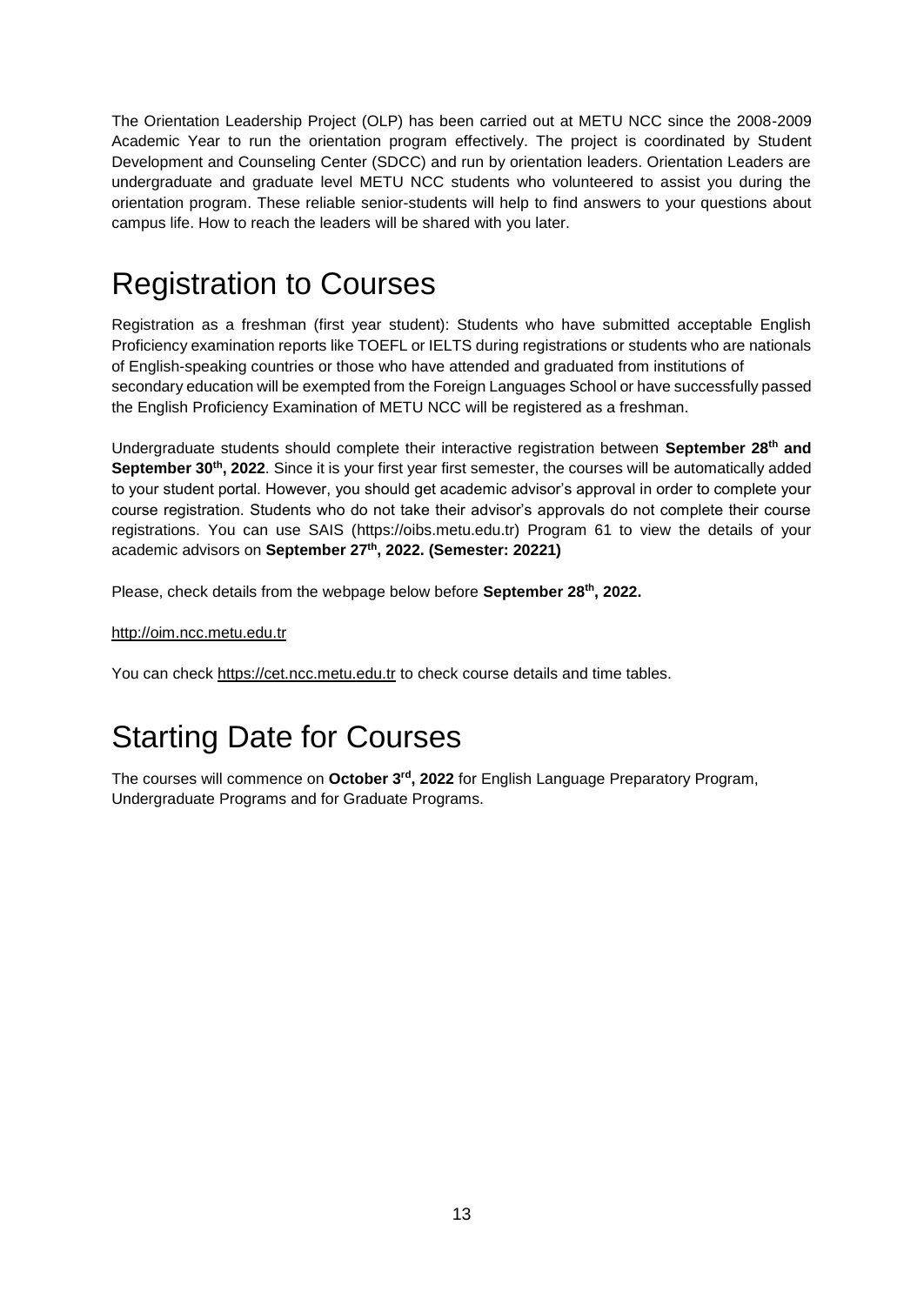# Appendix A: Code of Ethics, Attendance, Conduct of Disciplinary Rules

### <span id="page-14-0"></span>METU Northern Cyprus Campus Code of Ethics

One of the basic principles of Middle East Technical University is to develop humanitarian and moral values of its students for the good of society.

Within this context, the students of METU Northern Cyprus Campus are expected to adopt the following ethical values, and behave according to these principles:

- 1. Students must do all the work on their own
- 2. Students must not cheat or help others to do so
- 3. Students must not deceive the academic staff or help others to do so

Detailed information about code of ethics at METU NCC can be reached from:

[http://oim.ncc.metu.edu.tr](http://oim.ncc.metu.edu.tr/)

### <span id="page-14-1"></span>Attendance

Students must attend their lectures, office hours and examinations. The instructors follow the students' attendance records closely.

Referring to Academic Rules and Regulations and other directories, please check the relevant web page:

<span id="page-14-2"></span>[http://oim.ncc.metu.edu.tr](http://oim.ncc.metu.edu.tr/)

### Conduct of Disciplinary Rules

Disciplinary Procedures, enforced by the "Law of Higher Education" and applied at METU Northern

Cyprus Campus are publicized at the web address given below:

#### [http://oim.ncc.metu.edu.tr](http://oim.ncc.metu.edu.tr/)

We kindly recommend our students to examine these rules carefully and be informed about disciplinary codes at METU NCC.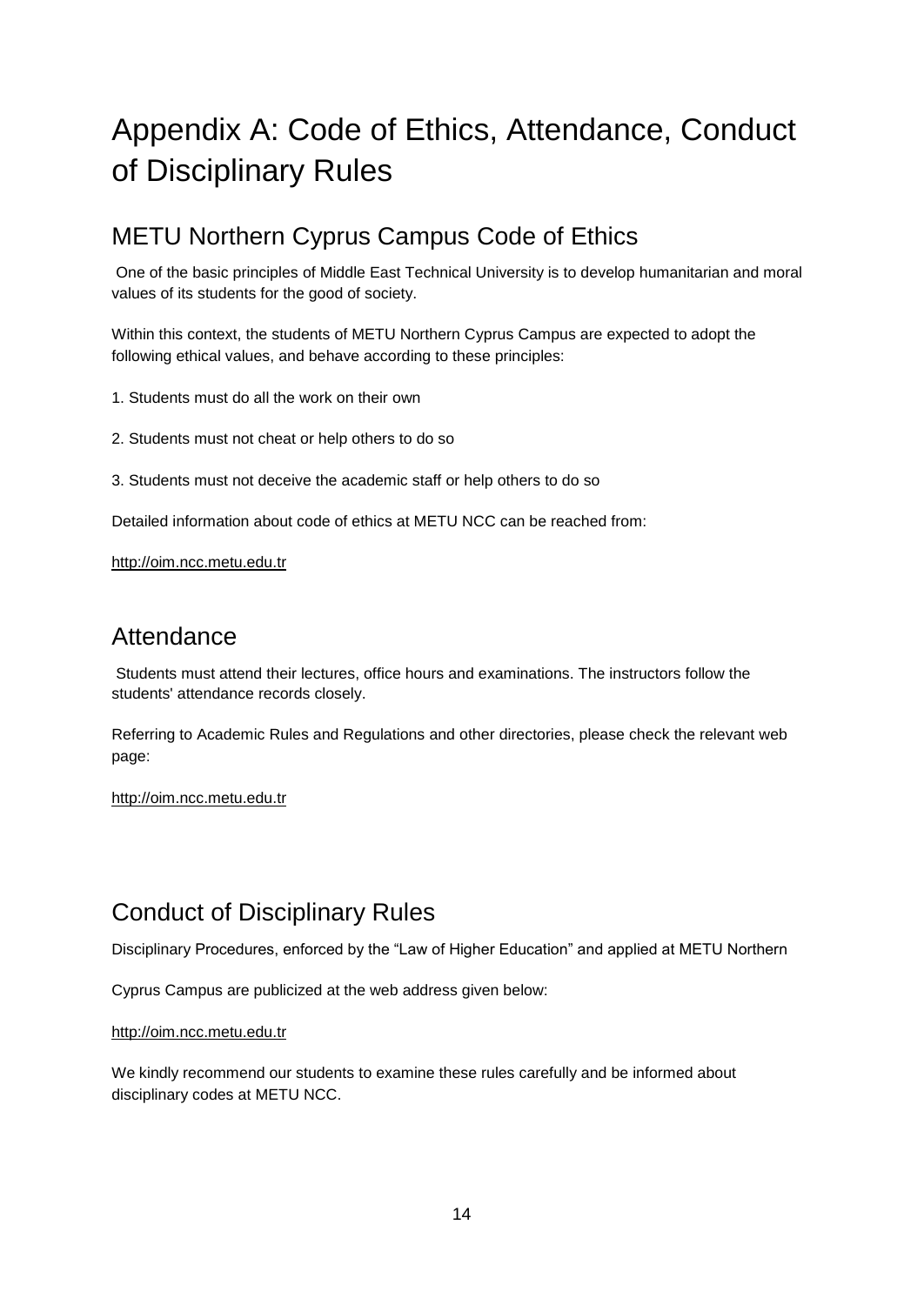# <span id="page-15-0"></span>Appendix B: Content of the CNG 100 Course

### <span id="page-15-1"></span>**Hardware**

Definition of hardware; definition of PC components including mainboard, memory, hard disk, CPU, sound card, DVD, CDROM, and floppy disk; explanation of how PC components work; managing hardware problems.

Operating Systems: Definition of software and operation systems; definition of file and directory; file and directory management including saving, deletion, renaming, changing attributes and permissions in Windows and command prompt; file formats including exe, sys, bat, bmp, doc, xls, txt, pdf, xml, html and ppt; system files; how to search a file and directory; bits, bytes, kilobytes; how to set paths and class paths and explain their purpose; copying and pasting; explanation of human computer interaction subject and user interface components on Windows environment; explanation of how to change the display settings of monitors and control panel settings; health and safety in working with visual display units; definition of security terminology including firewalls, viruses and worms; setting a firewall; protect and restrict documents in Word, and Excel; computer maintenance including defragmentation, scanning disk, disk cleanup, startup programs.

### <span id="page-15-2"></span>Information Resources

Definition of information and computer literacy and their importance in our daily lives; definition of WAN, LAN, WWW, FTP, telnet, e-books, HTTP and explanation of how they work and how to use them; introduction to well-known digital information resources; how to use search engines and digital libraries effectively; introduction to shareware and freeware software packages.

### <span id="page-15-3"></span>**Ethics**

How to assess information summaries returned by the search engines; how to assess content; how to cite resources and introduction to well-known citation formats including Harvard and IEEE; importance of ethical/legal issues, copyrights, contracts and intellectual property rights and examples; plagiarism and academic integrity.

### <span id="page-15-4"></span>Document Processing

WordPad and notepad basics including fonts, paragraph formatting and tabs, find and replace; Microsoft Word basics including bullets and numbering, styles, formatting, columns, inserting textbox, inserting pictures, spelling and grammar, indexing, table and contents, header and footer, tracking changes, language settings.

### <span id="page-15-5"></span>Electronic Presentations

How to prepare a presentation using Microsoft PowerPoint; presentation techniques; how to combine different media; definition of multimedia; multimedia authoring tools including image and video editors; multimedia networks and media-on-demand; compression formats and standards for data, images, audio and video; web page design.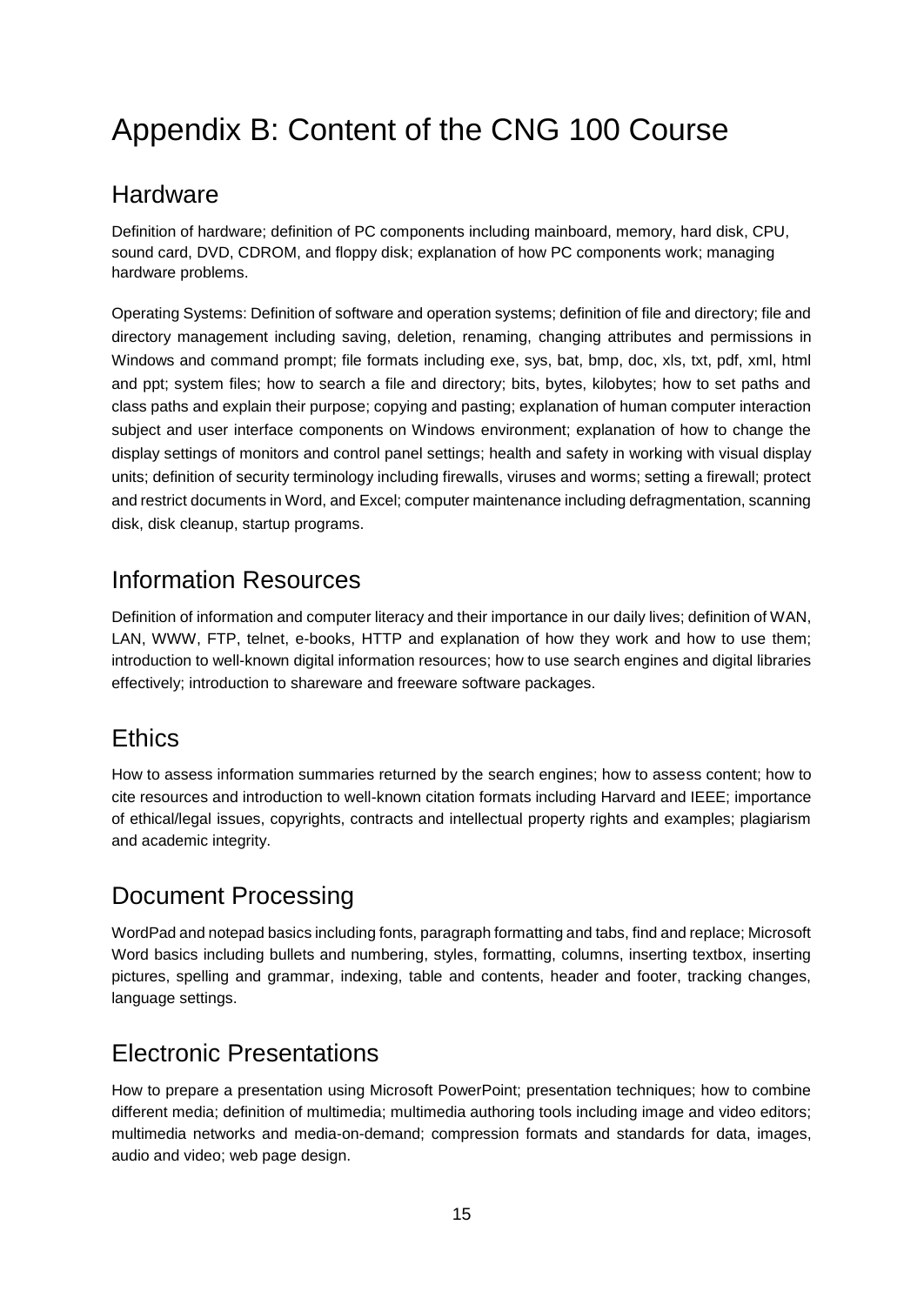### <span id="page-16-0"></span>Data Analysis and Spreadsheets

Importance of data analysis; well-known functions including counting, summation, averaging, if blocks, finding maximum and minimum and standard deviation; how to prepare a professional looking table and its importance; how to interpret data by using techniques such as sorting and filtering; importing and exporting data in Excel; how to summarize data by using charts and graphs and how to make them professionally looking.

<span id="page-16-1"></span>(OS Environment: Microsoft Windows 7 / 10, Office Tools: Microsoft Office 2013 / 2016)

# Appendix C: Details on educational information new students

### <span id="page-16-2"></span>GPC 100 "First Year on Campus Seminar"

GPC 100 is a first-year student seminar designed to assist new students make a successful transition to the academic and social life of METU-NCC and thereby foster a sense of belonging to the university.

This course has six principle goals and seeks to:

a. Acquaint you with METU NCC, its resources and your program of study;

b. Give you an opportunity to meet with program faculty and upper class students;

c. Encourage lifestyle choices that promote health and wellness;

d. Increase self-awareness, help you in setting effective goals based on your priorities, and in managing your time effectively to fulfill these goals;

e. Provide guidance to promote your academic and professional development;

f. Promote engagement in the curricular and co-curricular life of the university.

GPC 100 is taken during the first year of enrollment at METU-NCC. The course is open in fall semesters. It will be delivered through a combination of seminars/activities, small group reflection/discussion sessions,and social and cultural activities. GPC 100 consists of must and elective activities. The must activities take place regularly on Wednesdays at 4.40-6.30 pm during the fall semester. The activities will be announced via mail and at ODTUClass. Experienced students taking the course GPC 310 Developing Skills for Peer Guidance assume the roles of peer guides in facilitating GPC 100. For more information about GPC 100 please visit [https://ncc.metu.edu.tr/ogpdm/gpc-100-coordination.](https://ncc.metu.edu.tr/ogpdm/gpc-100-coordination) First GPC 100 activity will be held in the first week of the semester. For details of the activity please do not forget to check your metu mail or follow the announcements.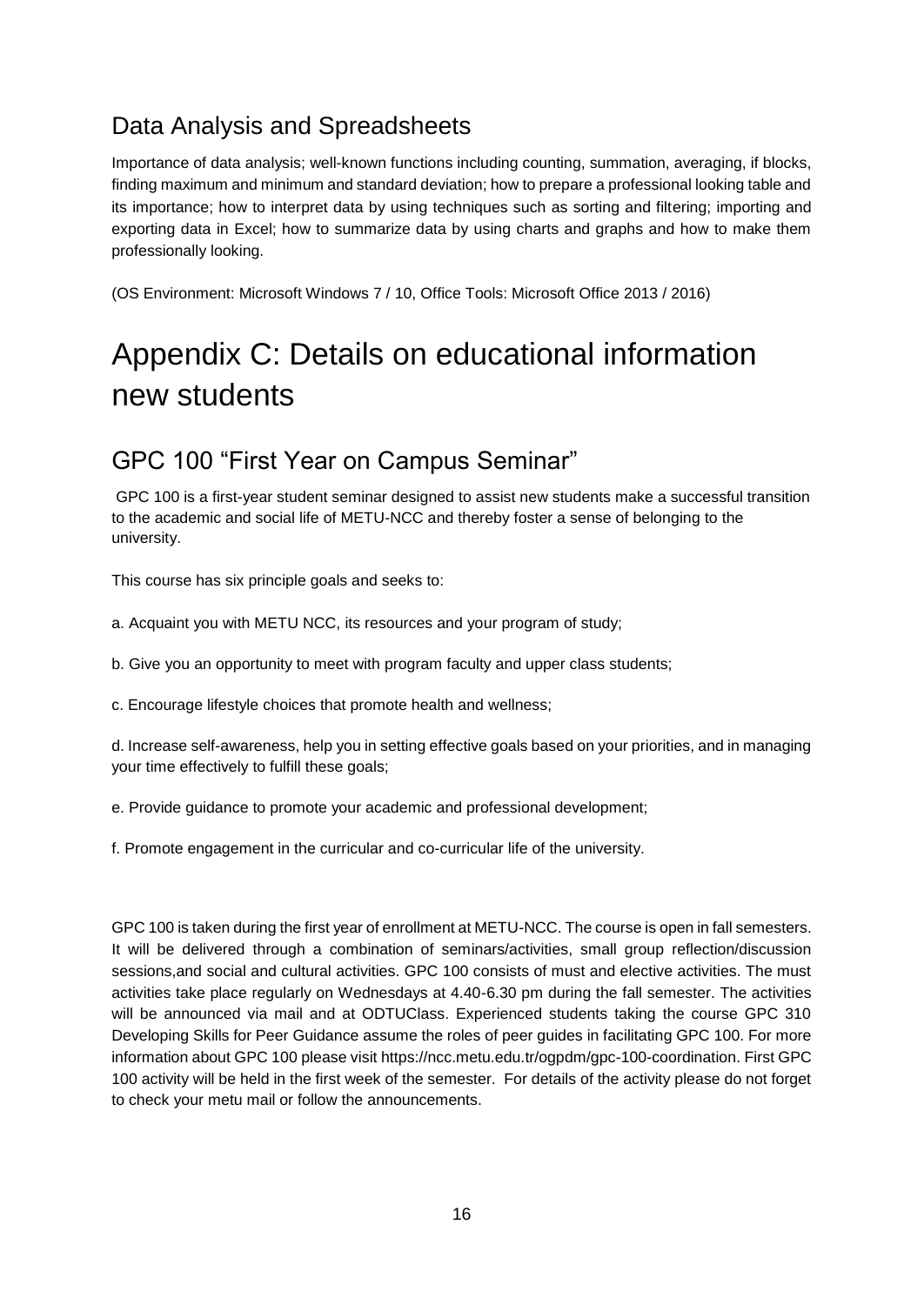### <span id="page-17-0"></span>MAT 100 Pre-Calculus Course

MAT100 Pre-calculus course aims to provide students who have met English language requirements for the undergraduate programs a mathematical background for the courses. Students will be acquainted with basic mathematical concepts which are required for Calculus and other courses and they will be expected to have skills in describing the real-world problems as mathematical models. A successful student will:

a. Become comfortable with the language of functions;

b. Gain an understanding of polynomial, rational, exponential, logarithmic and trigonometric functions and ability to describe their graphs;

c. Be able to solve linear and quadratic equations and equations with exponential and logarithmic functions;

d. Gain problem solving skills analyzing the quantitative aspects of real-world problems and creating mathematical models.

Students will take this course during the first year of their undergraduate programs or if they fulfill the English language requirements, they can take this course in the summer term before the first year. Students who get a score of at least 50 at the Mathematics Proficiency Exam will be exempted from the MAT 100 course and enroll directly for the MAT 119 course. MAT 100 Proficiency Exam will be held on **September 26th, 2022, 09:00 am (TRNC Local Time).** Details will be sent later regarding the exam.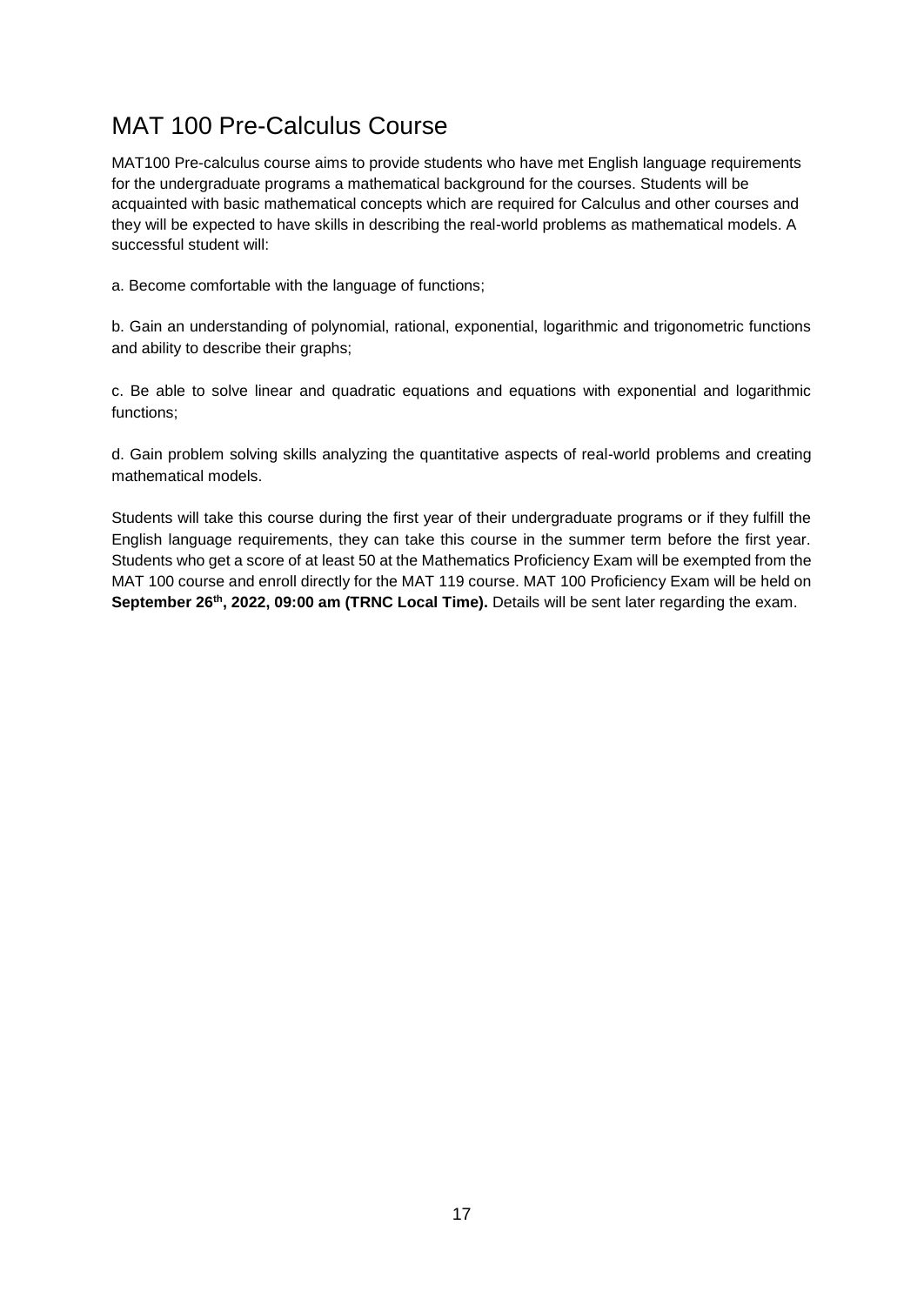# <span id="page-18-0"></span>Appendix D: Program and Course Codes

You will need the verbal and numeric codes of your department to use in various cases throughout the university. These codes are indicated below.

| Program Code     | <b>Title</b>                                           | Letter Code |
|------------------|--------------------------------------------------------|-------------|
| 351              | Business Administration (SUNY Dual Diploma Program)    | <b>BUSD</b> |
| 352              | Economics                                              | ECO         |
| 353              | <b>Business Administration</b>                         | <b>BUS</b>  |
| 354              | Political Science and International Relations          | <b>PSIR</b> |
| $\overline{355}$ | <b>Computer Engineering</b>                            | <b>CNG</b>  |
| 356              | <b>Electrical and Electronics Engineering</b>          | EEE         |
| 357              | <b>Mathematics</b>                                     | <b>MAT</b>  |
| 358              | Physics                                                | <b>PHY</b>  |
| 359              | Modern Languages (English)                             | ENGL        |
| 360              | Chemistry                                              | <b>CHM</b>  |
| 361              | <b>Turkish Language</b>                                | TUR         |
| 362              | <b>History</b>                                         | HST         |
| 363              | <b>Statistics</b>                                      | <b>STAS</b> |
| 364              | Civil Engineering                                      | CVE         |
| 365              | <b>Mechanical Engineering</b>                          | <b>MECH</b> |
| 366              | Teaching English as a Foreign Language                 | EFL         |
| 367              | Chemical Engineering                                   | <b>CHME</b> |
| 368              | <b>Educational Sciences</b>                            | <b>EDUS</b> |
| 369              | Modern Languages (German)                              | <b>GRM</b>  |
| 370              | Modern Languages (French)                              | <b>FRN</b>  |
| 371              | Psychology                                             | <b>PSYC</b> |
| 372              | Sociology                                              | SOCL        |
| 373              | Biology                                                | <b>BIOL</b> |
| 374              | Petroleum and Natural Gas Engineering                  | <b>PNGE</b> |
| 375              | Art                                                    | <b>ART</b>  |
| 376              | <b>Computer Education and Instructional Technology</b> | <b>CTE</b>  |
| 377              | Philosophy                                             | PHL         |
| 378              | Guidance and Psychological Counseling                  | <b>GPC</b>  |
| 379              | Architecture                                           | ARC         |
| 380              | Modern Languages (Chinese)                             | <b>CHIN</b> |
| 381              | Fine Arts                                              | <b>TEA</b>  |
| 382              | <b>Environmental Engineering</b>                       | ENV         |
| 383              | <b>Engineering Sciences</b>                            | <b>ESC</b>  |
| 384              | Aerospace Engineering                                  | <b>ASE</b>  |
| 385              | Modern Languages (Spanish)                             | <b>SPN</b>  |
| 387              | Occupational Health and Safety                         | <b>OCHS</b> |